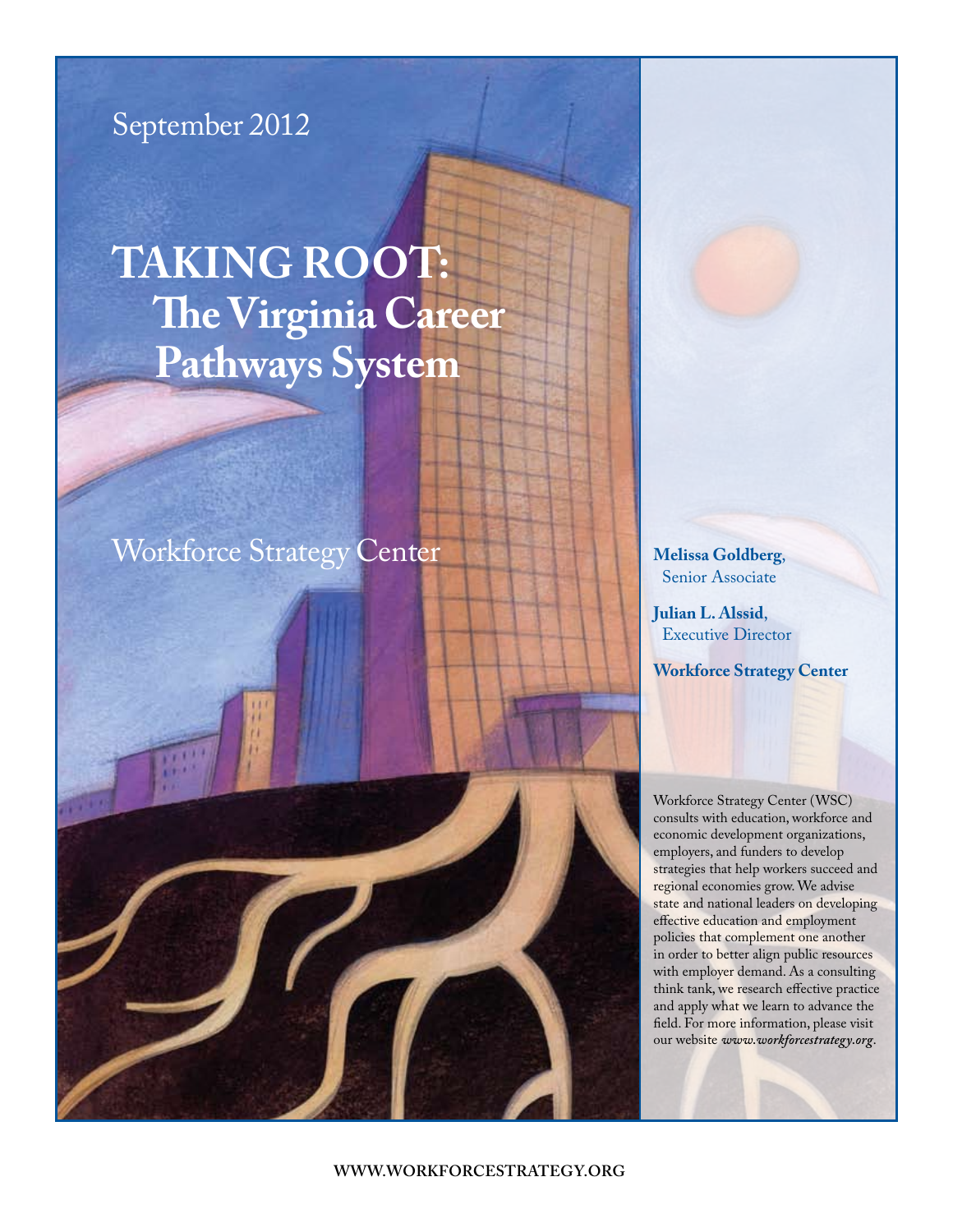# *Acknowledgements*

*The authors would like to thank The Virginia Foundation For Community College Education (VFCCE) and The Ford Foundation for their generous support of this report.* 

### We would also like to recognize the hard work of **elizabeth Moran**, **Wendy Kang** and **Najmah Thomas**

of the Virginia Community College System (VCCS), and **elizabeth Creamer** of the Office of the Education Secretariat, who connected us to the right people, supplied us with needed background materials and provided thoughtful help and guidance as we produced this report.

Finally, we appreciate the input of a number of stakeholders who offered input and feedback. They include:

#### **Randall Stamper**,

Office of Adult Education and Literacy, Virginia Department of Education

**elizabeth Povar**, Virginia Economic Development Partnership

**Carmen Johansen, Ph.D.**, State Council of Higher Education for Virginia

**Peter Blake**, State Council of Higher Education for Virginia

**Leilani Todd**, Center for Energy Workforce Development

**Frank Hinckle**, Dominion Power

**Craig Herndon, Ph.D.**, Virginia Community College System

**Martin Simon**, National Governor's Association

**Carl Chafin, Ph.D.** and **Susan kooch**, K&C Associated

### **ConTenTS**

| Executive Summary1      |  |
|-------------------------|--|
| Introduction3           |  |
| <b>From Planning to</b> |  |
| Implementation7         |  |
| Lessons Learned13       |  |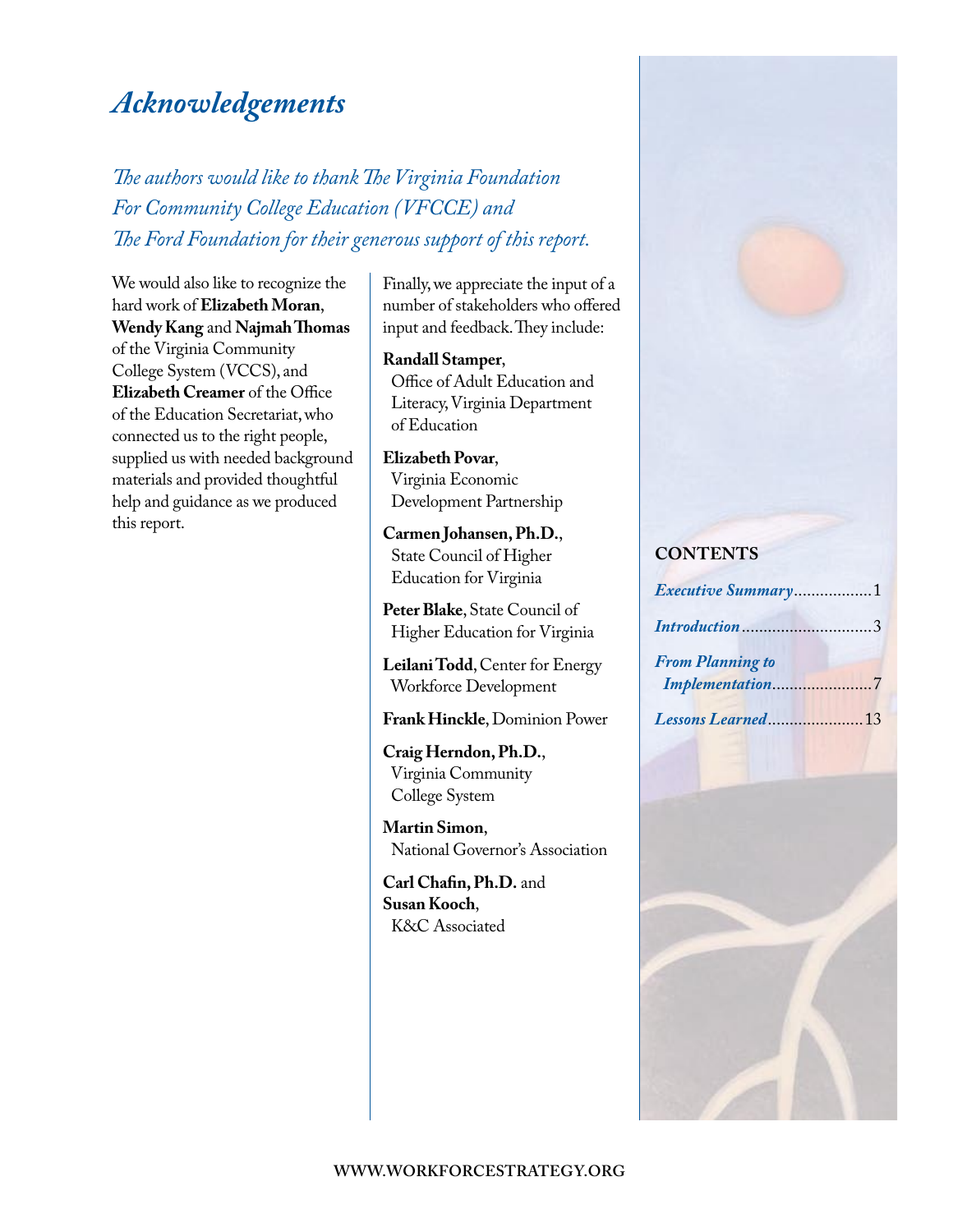## <span id="page-2-0"></span>*Executive Summary*

Im 2008, the Commonwealth of Virginia set in motion a process to build a statewide career pathways system. The purpose of that effort was to weave together and align the education, workforce development, and economic devel n 2008, the Commonwealth of Virginia set in motion a process to build a statewide career pathways system. The purpose of that effort was to weave together and align the education, workforce development, and economic development systems at all education and training levels. A career pathways system is an approach by which states align publicly supported services and programs to build a workforce functioning as the platform for integration and coordination, the system facilitates regional efforts to identify and respond to market demand. Virginia's efforts, undertaken with very little new infusion of funding, soon attracted the attention of other states, and have positioned Virginia to receive investments from the federal government and private foundations.

Virginia initiated the development of a statewide career pathways system in December 2008 through a multi-agency Governor-led Task Force. The Governor's Task Force on Career Pathways System Development (the Task Force) completed the career pathways strategic plan, *Bridging Business and Education for the 21st Century Workforce: A Strategic Plan for Virginia's Career Pathways System*. The Task Force included representatives from the Office of the Governor, Virginia Department of Labor and Industry (DOLI), State Council of Higher Education for Virginia (SCHEV), Virginia Community College System (VCCS), Virginia Department of Education (VDOE), and Virginia Economic Development Partnership (VEDP).

The process for developing a career pathways system in Virginia offers a window into an effective set of strategies for pursuing statewide and regional workforce development

policies and practices that work. By using a career pathways framework, the Commonwealth has begun a systemic and ambitious process of alignment at the state level, and is rolling out that alignment to regions across the state. This paper provides a national context for Virginia's efforts, documents the Commonwealth's work, and suggests how Virginia's successes and lessons learned may be applied to other states.

The Virginia Career Pathways Initiative has taken hold in the Commonwealth. The initiative has shown results with respect to putting the framework in place to meet the changing needs of the Commonwealth's businesses and residents. Viewing the Virginia experience as a case study, Task Force members and other stakeholders involved in the process have suggested lessons they have learned along the way. State agency heads and others interested in building on Virginia's experience

may benefit from reviewing these lessons.

### **Create a Statewide Planning Structure that Balances Agency Authority with Operational Capacity**

- **n** *Task Force membership should be comprised of career positions, not political appointees—*The working group that is appointed to develop and implement a statewide system needs to consist of individuals who will be there before and after the governor's term.
- **n** *Agency leadership must be involved in order to gain traction and move forward—*While it is important to have career level individuals represented on the career pathways planning committee, those committee members must be empowered by their agency heads to make decisions for their agency.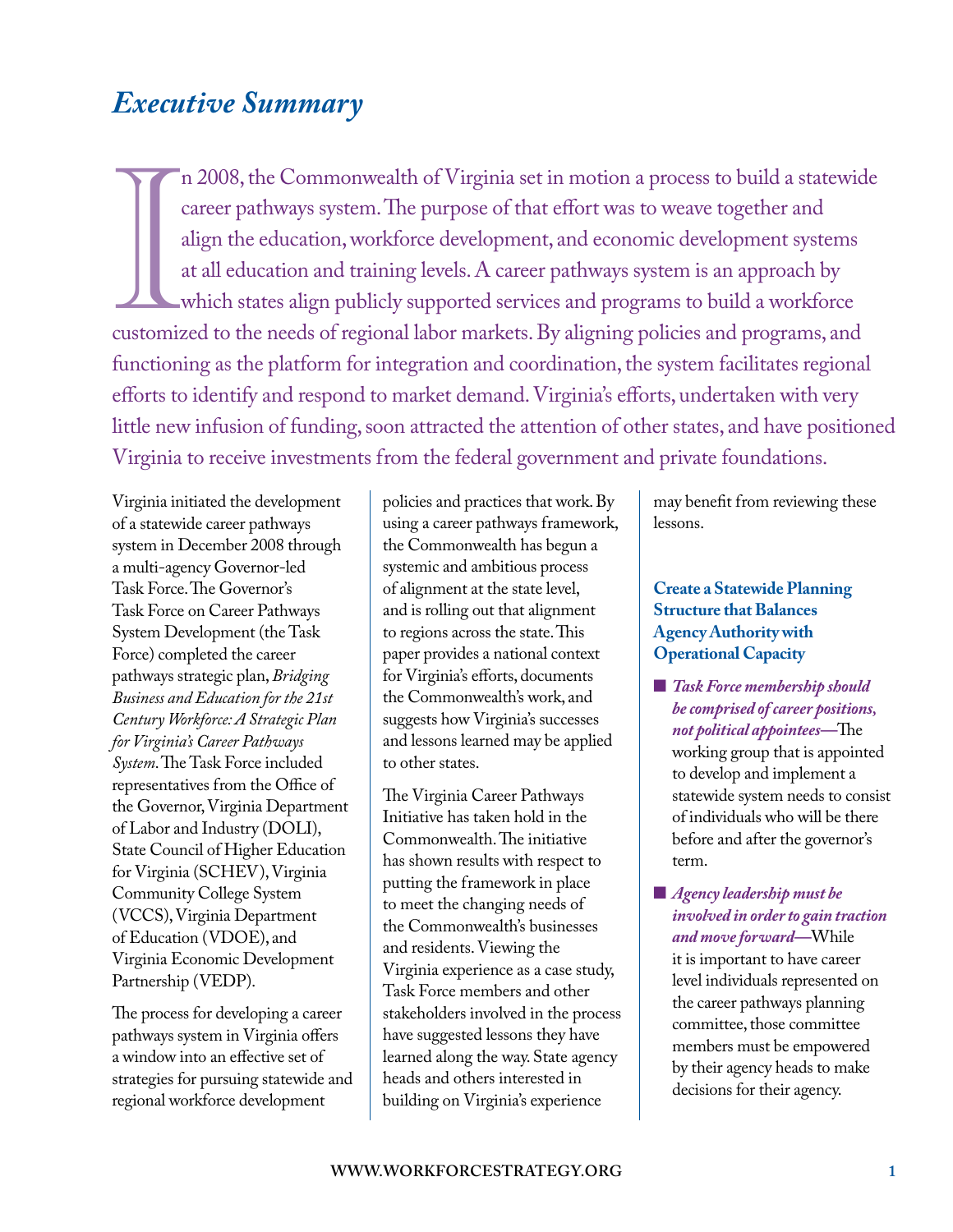**n** *Gubernatorial interest will ensure ongoing support—*This cannot be overstated. In the case of Virginia, the effort began under one governor, but has been sustained under another. The attention given to career pathways by both governors has ensured that cabinet members, agency heads, and Working Group members have stayed on task to produce results.

**n** *Career pathways are industry driven at both the state and regional levels—*It is crucial to involve industry groups and business leaders to help inform system planning and implementation.

**E** Ensure all partners have some *skin in the game—*It is important that each agency involved in a career pathways initiative has a budgetary commitment to the process.

### **Career Pathways Planning and Implementation Takes Time and Ef ort**

■ *Build in the time to learn about Task Force member agencies—*

Participation on the Task Force requires that its members understand what their fellow members in other agencies do—their goals, challenges and resources.

**Engage an outside entity to help** *shepherd the process—*It was important to the Virginia effort to have an outside organization

facilitate the process. As a result, the efforts have not been associated with any one state agency, but a product of the Task Force as a whole.

■ *Develop a plan to transition from outside facilitator to state leadership—*While an outside facilitator helped lift the Virginia effort off the ground, it was crucial to transition effectively to state leadership and an organizational structure that is now both visible and potentially viable across gubernatorial administrations.

### **Ef** ective Communication **is the Key to Success**

- **n** *Develop a strong "elevator speech"—*Career pathways are complicated. They often require a change in the way a state and its localities are doing business. It is crucial to be able to articulate the benefits of the system in a way that all stakeholders—state agency members, employers, industry groups, local agencies, students and parents, jobseekers, and policymakers—can understand.
- **n** *Balance the role of the state with the need for flexibility at the local level—*In rolling out the career pathways pilots, the state agencies produced a request for proposals that included requirements such as mandatory partners, the need for gap analysis, and the types of deliverables they sought.

However, the state wanted to ensure that the regions were developing solutions that were tailored to particular needs. For a statewide career pathways system to be effective, this balance of state oversight with regional f exibility is a key to success.

**n** *Involve the regions in the planning as early as possible—*The state planners should establish ongoing communications sessions in the field during which plans for the career pathways system are presented and feedback collected. In that way, when the system is put into place, it will not engender surprise or resistance among regional players, but instead represent a system that includes the buy-in of the regional players.

### ■ *Share the results of the efforts beyond the state borders—*

Task Force members made the decision to disseminate their Career Pathways Plan to their peers in other states, interested federal agencies, and private foundations. They did this via electronic communications, trade journals and other media, and the delivery of live presentations and webinars. The result has been sustained interest and the attraction of funding to support their efforts.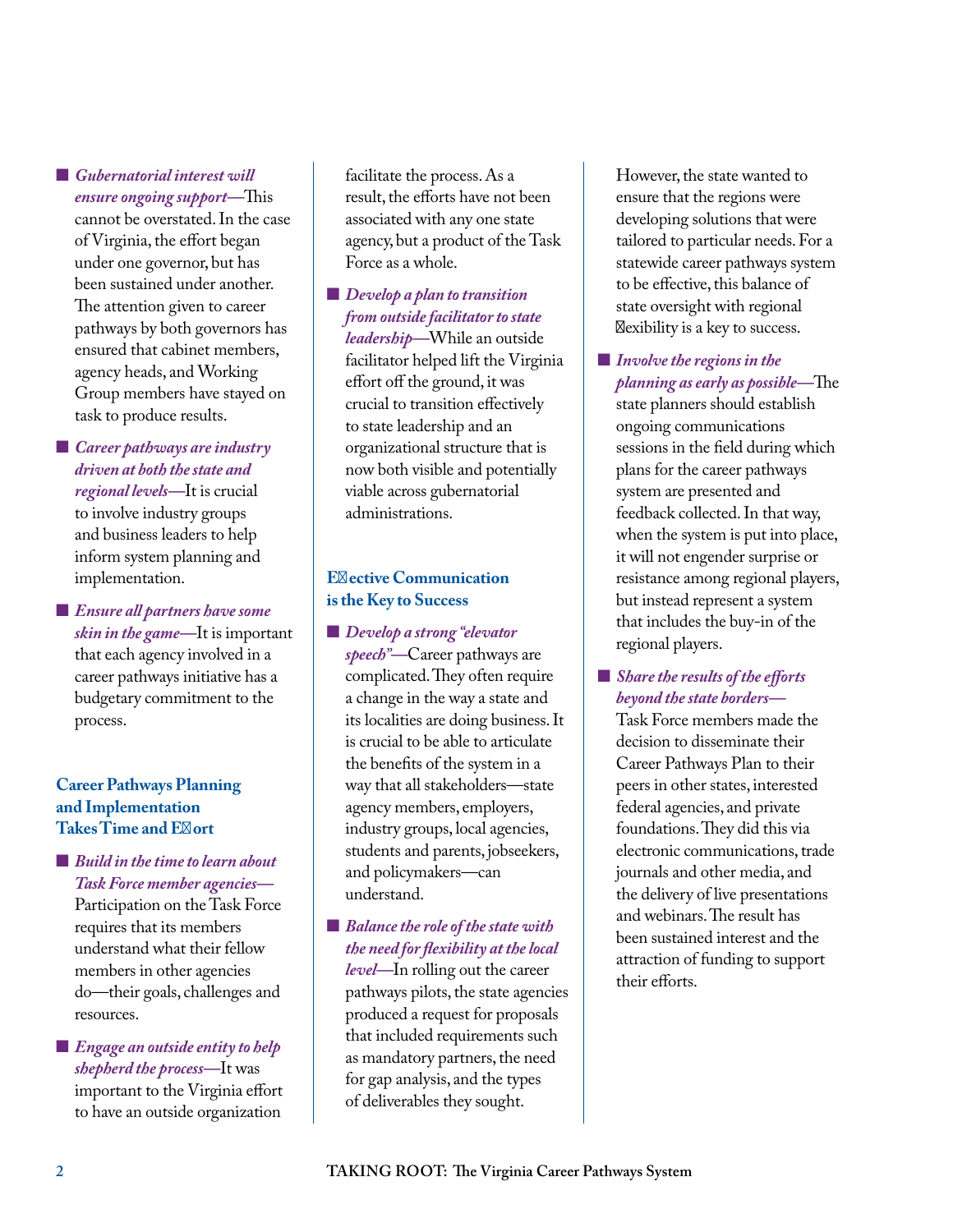### <span id="page-4-0"></span>*Introduction*

Im 2008, the Commonwealth of Virginia set in motion a process to build a statewide career pathways system. The purpose of that effort was to weave together and align the education, workforce development, and economic devel n 2008, the Commonwealth of Virginia set in motion a process to build a statewide career pathways system. The purpose of that effort was to weave together and align the education, workforce development, and economic development systems at all education and training levels. A career pathways system is an approach by which states align publicly supported services and programs to build a workforce functioning as the platform for integration and coordination, the system facilitates regional efforts to identify and respond to market demand. Virginia's efforts soon attracted the attention of other states, and have positioned Virginia to receive investments from the federal government and private foundations.

The Commonwealth of Virginia offers a window into an effective set of strategies for pursuing statewide and regional workforce development policies and practices. By using a career pathways framework, the Commonwealth has aligned its agencies at the state level and begun to roll out that alignment to regions across the state. This paper provides a national context for Virginia's efforts, documents the Commonwealth's work, and suggests how Virginia's successes and lessons learned may be applied to other states.

This report is the product of a variety of activities to learn about Virginia's efforts. WSC reviewed reports from the Commonwealth, attended meetings with key practitioners and stakeholders, conducted site visits in Richmond and at three pilot programs. We also conducted interviews with members of The Governor's Task Force on Career Pathways System Development, state

agency leadership, industry, and representatives from national organizations with knowledge of Virginia's work.

#### **Background**

In the 21st century economy, the "war for talent" has been described as the central battleground for businesses.1 In the context of growing pressure from international competition and the rapid pace of technological change, perhaps the most important resource for businesses is the workforce. As a result, the competitive position of states and regions in the global marketplace is largely dependent on regional talent.2 States and regions are the keepers of the educational institutions that develop workforce talent. This talent in turn attracts new businesses and supports the growth of existing businesses and emerging industries. By bolstering the public education and training systems, state and regional

- 1 Ed Michaels, Helen Handfield-Jones, Beth Axelrod. *The War for Talent.* (Cambridge, MA: Harvard Business Press, 2001).
- 2 Richard Florida. *The Flight of the Creative Class: The New Global Competition for Talent.* (New York, NY: Harper Collins, 2005).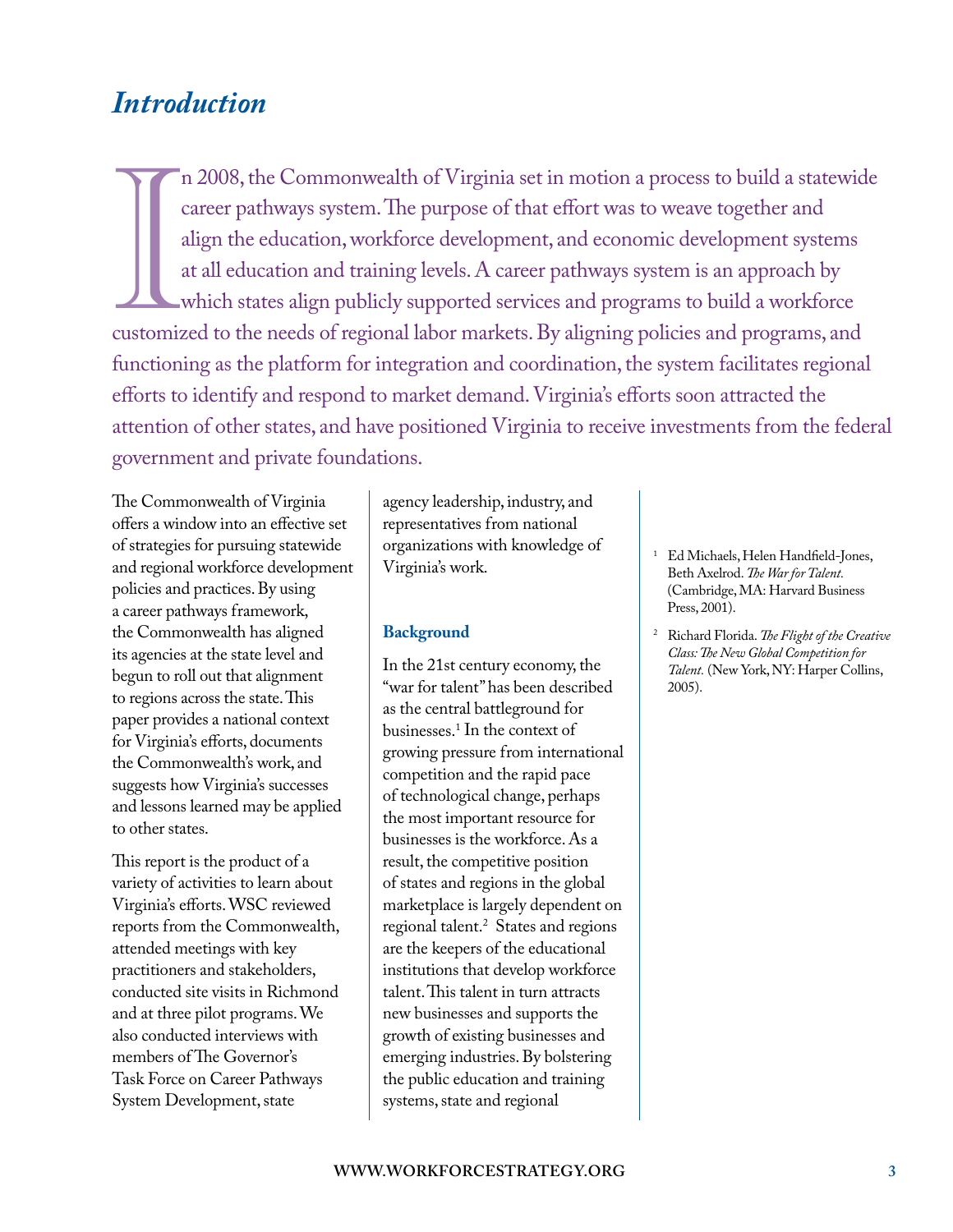- <sup>3</sup> Virginia Performs, *http://vaperforms. [virginia.gov/indicators/economy/](http://vaperforms.virginia.gov/indicators/economy/unemployment.php) unemployment.php*, accessed April 11, 2012,
- <sup>4</sup> Council on Virginia's Future, *http://vaperforms.virginia.gov*, accessed January 25, 2012.
- <sup>5</sup> The Virginia Adult Learning Panel, *Addressing the Education, Skill & Workforce Needs of Adult without a High School Diploma or Equivalent*, September 2008.

policymakers can provide the lifeblood for thriving economies.

Virginia as a whole is well-positioned to succeed in the increasingly talentdriven global economy, but not all regions and people within the state are prepared to share in the success. On average, the state has a highly educated workforce and a growing segment of knowledge economy industries, or industries highly reliant on the skills and talents of their workforces. However, the distribution of the educated populace and thriving economic sectors is geographically uneven.

Several regions of the state including the Southside, Southwest, and West Central regions lag behind the state averages in unemployment, poverty, and educational attainment, which may hinder efforts to attract knowledge-based industries. 3 Furthermore, according to the Council on Virginia's Future, the Eastern, Southside, Southwest, Valley, and West Central regions have high school completion rates below the national average. In these regions, more than 25 percent of individuals 25 years and older do not have high school diplomas.4

In its 2008 report, the Virginia Adult Learning Panel found that some 587,000 adults from ages 18-64 did not have a high school diploma in 2006; only 32,502 adult learners enrolled in Virginia's adult education and family literacy instructional programs for 2006- 2007; and English Speakers of Other Languages accounted for

50% of enrollment in federal- and state-funded instructional programs. "Virginia needs … to be responsive to the higher skill levels required in today's economy," the report states. "Virginia has to do a much better job of setting and achieving goals for improving adult learners' transition into college, certificate programs and apprenticeships." 5

The importance of a skilled workforce in contributing to economic success has been consistently voiced from within the business community, especially among knowledge-driven industries. There have been several efforts to build rigorous academic routes in the state, but leaders across the board believe there is always more to be done to prepare students for careers in the key economic sectors of the future.

Virginia took significant steps in the way it manages workforce training in order to better serve citizens and employers. The Governor's 2006 Economic Development Strategic Plan and 2007 Workforce Development Strategic Plan recognized the need to develop a workforce system that responds to both employer and worker needs. Virginia also began to streamline workforce efforts, transferring administration of federal Workforce Investment Act (WIA) dollars and staff support for the Virginia Workforce Council (Virginia's state board for WIA, advising the Governor on workforce development issues, and setting policy and standards for the local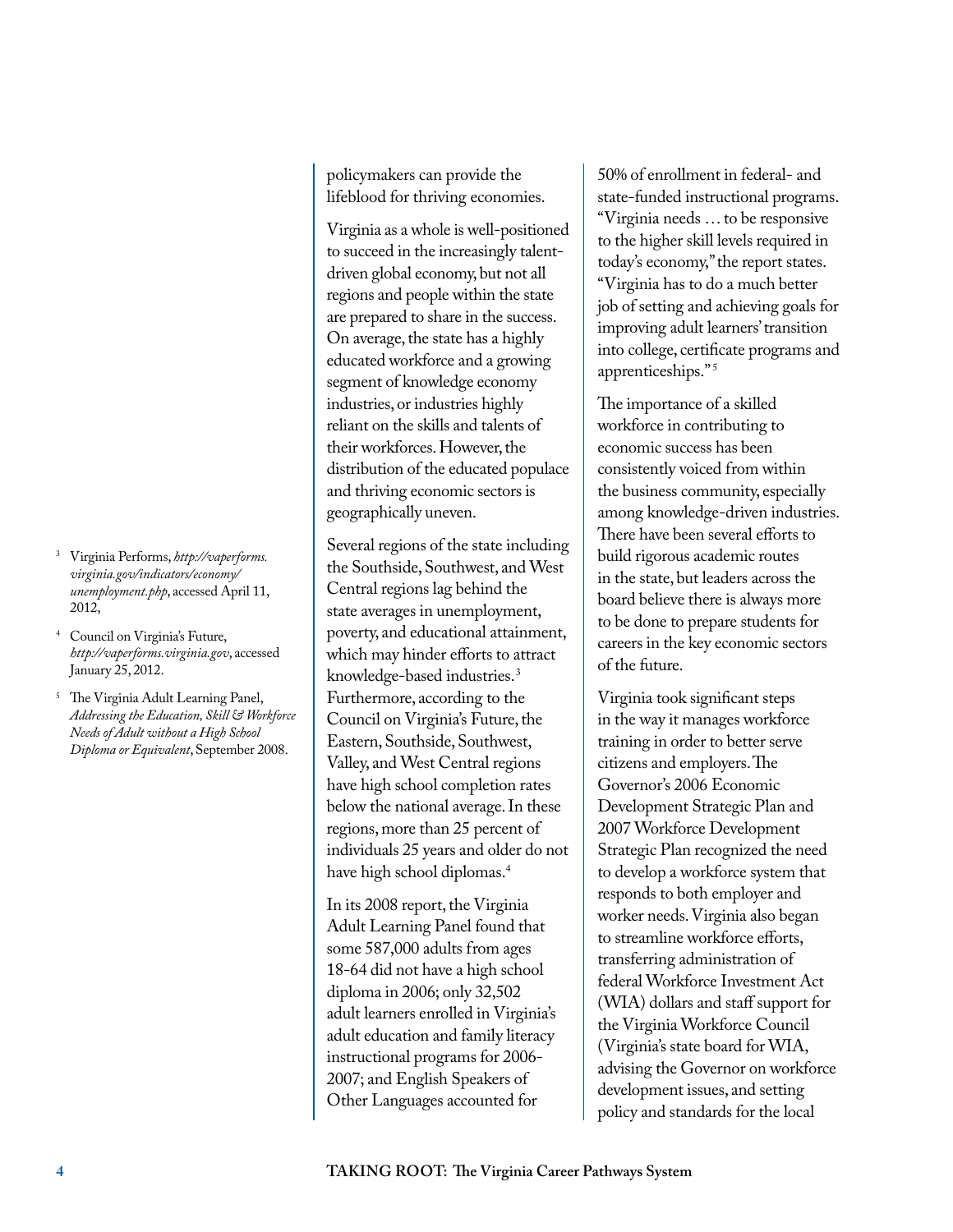Workforce Investment Boards) to the Virginia Community College System.

These early steps led to the creation of a statewide career pathways system. This approach encourages regions to align publicly supported services and programs to build a workforce customized to their specific needs in their labor market. It facilitates regional and statewide efforts to identify and respond to market demand.

### **The Virginia Career Pathways System**

Virginia initiated the development of a statewide career pathways system in December 2008 through a multi-agency Governor-led Task Force. The Governor's Task Force on Career Pathways System Development (the Task Force) completed the career pathways strategic plan, *Bridging Business and Education for the 21st Century Workforce: A Strategic Plan for Virginia's Career Pathways System.* The Task Force included representatives from the Office of the Governor, Virginia Department of Labor and Industry, State Council of Higher Education for Virginia, Virginia Community College System, Virginia Department of Education, and Virginia Economic Development Partnership.

After researching and examining data and consulting with national experts and state and local leaders in

Virginia, the Task Force concluded the following:

- Education and training systems need to be better aligned.
- $\blacksquare$  Connections to the business community and the labor market need to be strengthened.
- $\blacksquare$  Support services (like the newly established Academic and Career Plans–personalized learning plans required for all public school students) need to be bolstered at all levels of education, particularly in community colleges and adult education.
- Enrollment in and access to postsecondary education and training needs to be increased.
- $\blacksquare$  Education and training needs to become more rigorous to meet the skill demands for 21st century careers.

Based on these findings, the Task Force made the following recommendations to guide the implementation of a career pathways system in Virginia:

- $\blacksquare$  Encourage and facilitate the use of data to strengthen connections to business, inform program development, and measure success;
- **n** Encourage transitions among education and employment systems, programs, and services while allowing for f exibility at regional and institutional levels;
- $\blacksquare$  Expand the provision of supportive services—including

advising and coaching— to increase retention and completion rates among Virginians enrolled in workforce training and education programs;

- $\blacksquare$  Establish sustainability of Virginia's career pathways system as a priority across all relevant agencies and key industries; and
- Establish state and regional leadership and an operational framework to support regional action.

Since the release of the plan, the Virginia Workforce Council adopted the responsibility of statewide leadership and advocacy of the Career Pathways System Development. Agency representatives, in cooperation with the Council's members, are working on action items including: guidelines for one-stop career centers on how they can incorporate career pathways into their delivery of services, guidelines for adult education providers on methods to strengthen transition services for learners, establishment of a Labor Market Information advisory group, and guidelines for increasing the role of registered apprenticeship in advancing transitions.

Though the process began under Governor Kaine, Governor McDonnell's administration has actively adopted the career pathways approach. For example, Education Secretary Laura Fornash chairs a Career Pathways Executive Committee made up of agency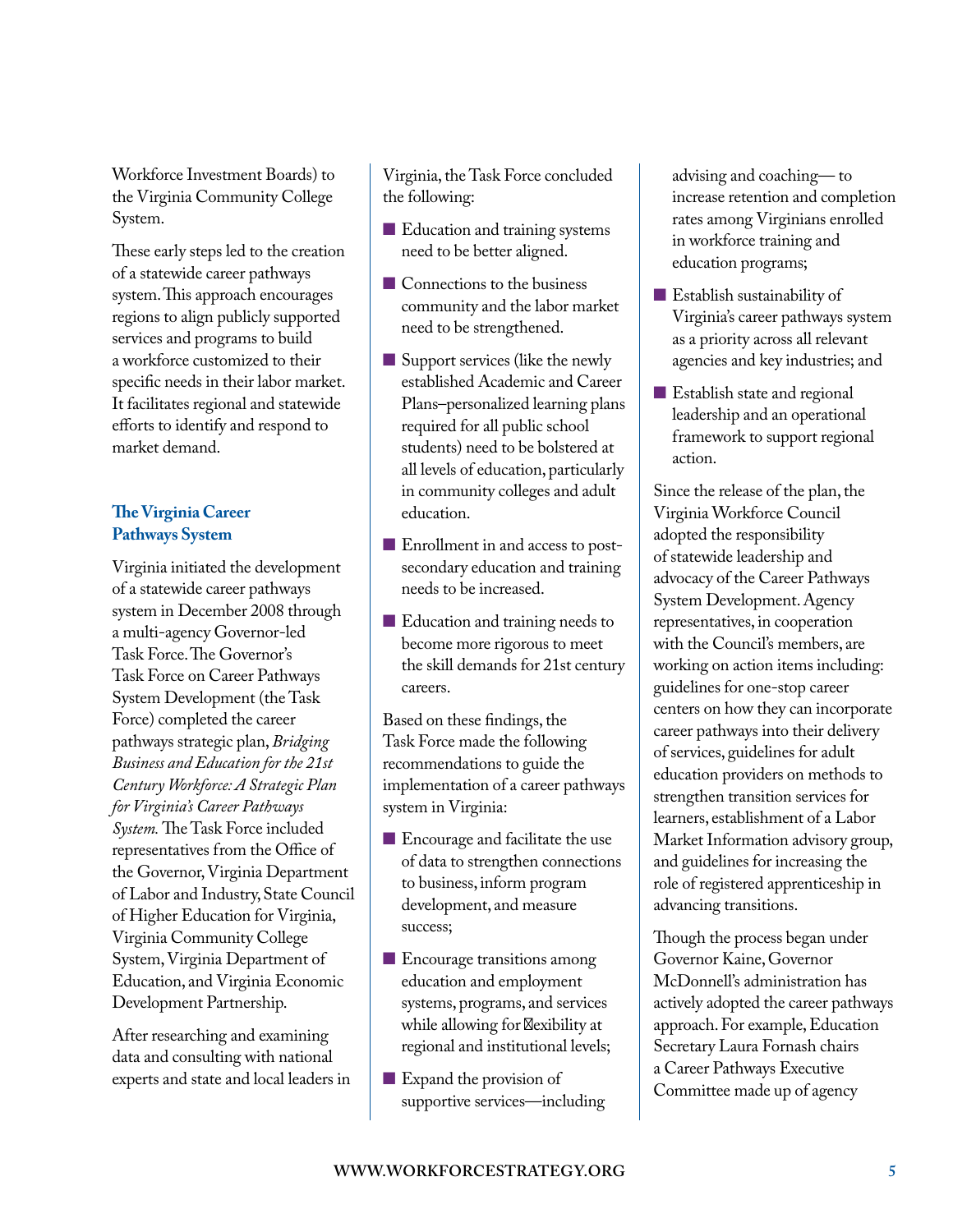<sup>6</sup> *[http://www.governor.virginia.gov/](http://www.governor.virginia.gov/news/viewRelease.cfm?id=1177) news/viewRelease.cfm?id=1177*. Accessed April 11, 2012.

heads and cabinet members, which meets regularly. She has also personally taken an interest in supporting career pathways efforts from a statewide perspective. Additionally, in March of 2012, Governor McDonnell announced the appointment of a Director of Education and Workforce Development to the Education secretariat. The position provides leadership to Virginia's Workforce Development and Career Pathways System, helping to align efforts between Education and Commerce and Trade. The appointee, Elizabeth Creamer, was formerly responsible for career pathways in the Virginia Community College System, and is an expert on career pathways.6 Governor McDonnell has also expanded Virginia's career pathways to include public-private partnerships. For example, the

VCCS and its community colleges are pursuing efforts to partner with Goodwill programs in addition to the adult education programs funded through the Office of Adult Education and Literacy (OAEL).

Additionally, Virginia's career pathways plan has received national attention as a model for how states can work together to improve the delivery of services to employers and individuals. This includes presentations about their work to Midwestern states at The Joyce Foundation Shifting Gears Cross-Site Meeting in Chicago, Massachusetts community college stakeholders at the event to release of "The Case For Community Colleges" at the Federal Reserve Bank in Boston, and The National Governors' Association meeting in Virginia, to name a few.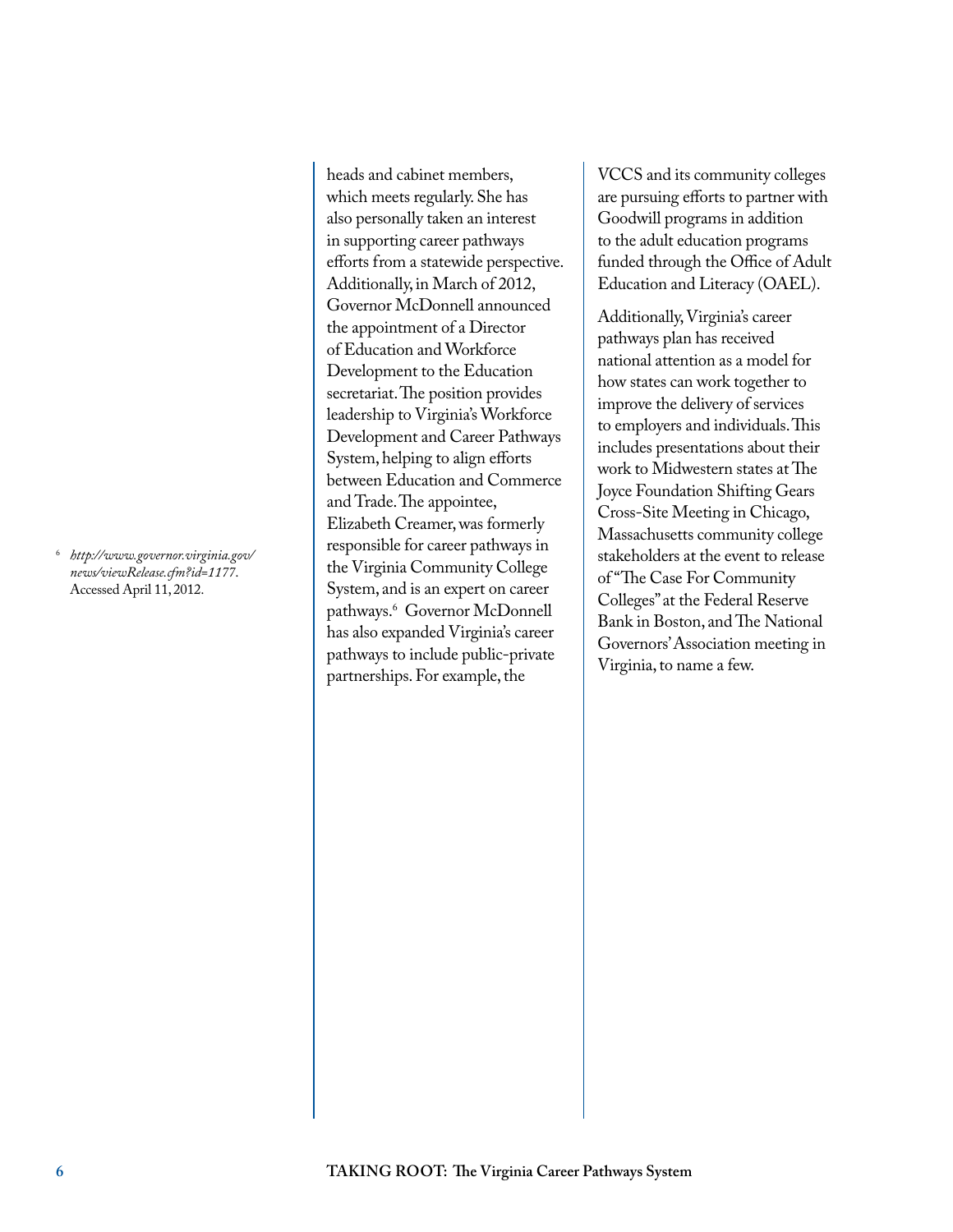# <span id="page-8-0"></span>*From Planning To Implementation*

Trginia has begun a systemic and ambitious process of bringing together<br>
career pathways stakeholders at the state level and in regions throughout<br>
the Commonwealth. In pursuit of that implementation, Virginia undertoo<br>
a career pathways stakeholders at the state level and in regions throughout the Commonwealth. In pursuit of that implementation, Virginia undertook a number of activities to advance the progress against each of the goals set in the original strategic plan. These activities revolved around continuing researching effective models across the country which could be adopted in Virginia, and seeking and receiving outside dollars to support their efforts. Their perseverance and progress is notable, particularly given the challenges of a tight economy and a changing political climate. Examples of the progress and success enjoyed by the Commonwealth are described below.

In February of 2010, the VCCS Foundation received funding from The Ford Foundation to support both a regional roll-out of its career pathways strategic plan and a continuation of its statewide efforts. In June of 2010, the VCCS announced a grant competition for three regionally based \$75,000 grant awards for the 16 month period between August 2010 and December 2011. The purpose of the grant awards was to support development of operational frameworks through which regions can build or improve career pathways systems. Three regional collaborations were selected by the Commonwealth to pilot regional career pathways:

- n Peninsula Council for Workforce Development and Thomas Nelson Community College: Development of a Regional Strategic Plan for Virginia Peninsula Career Pathways in Advanced & Precision Technologies in Manufacturing
- Southside Virginia Community College: Development of a Career Advancement Program for Adult Learners
- Southwest Virginia Community College: Career Pathways Development System in Energy **Occupations**

All three of these pilots met their initial goals and produced regional

strategic plans. Additionally, the Peninsula Council and Thomas Nelson Community College produced a comprehensive set of workforce competencies needed to fill over 11,000 projected job openings in the area's 14 major manufacturing companies, as well as a Website to guide residents on jobs in manufacturing and the regional education and training programs to prepare for those jobs; Southside Virginia brought career coaches on board to serve adult students and developed a handbook for new career coaches; and the Southwest Virginia Community College created new and firm connections to energy employers in their region,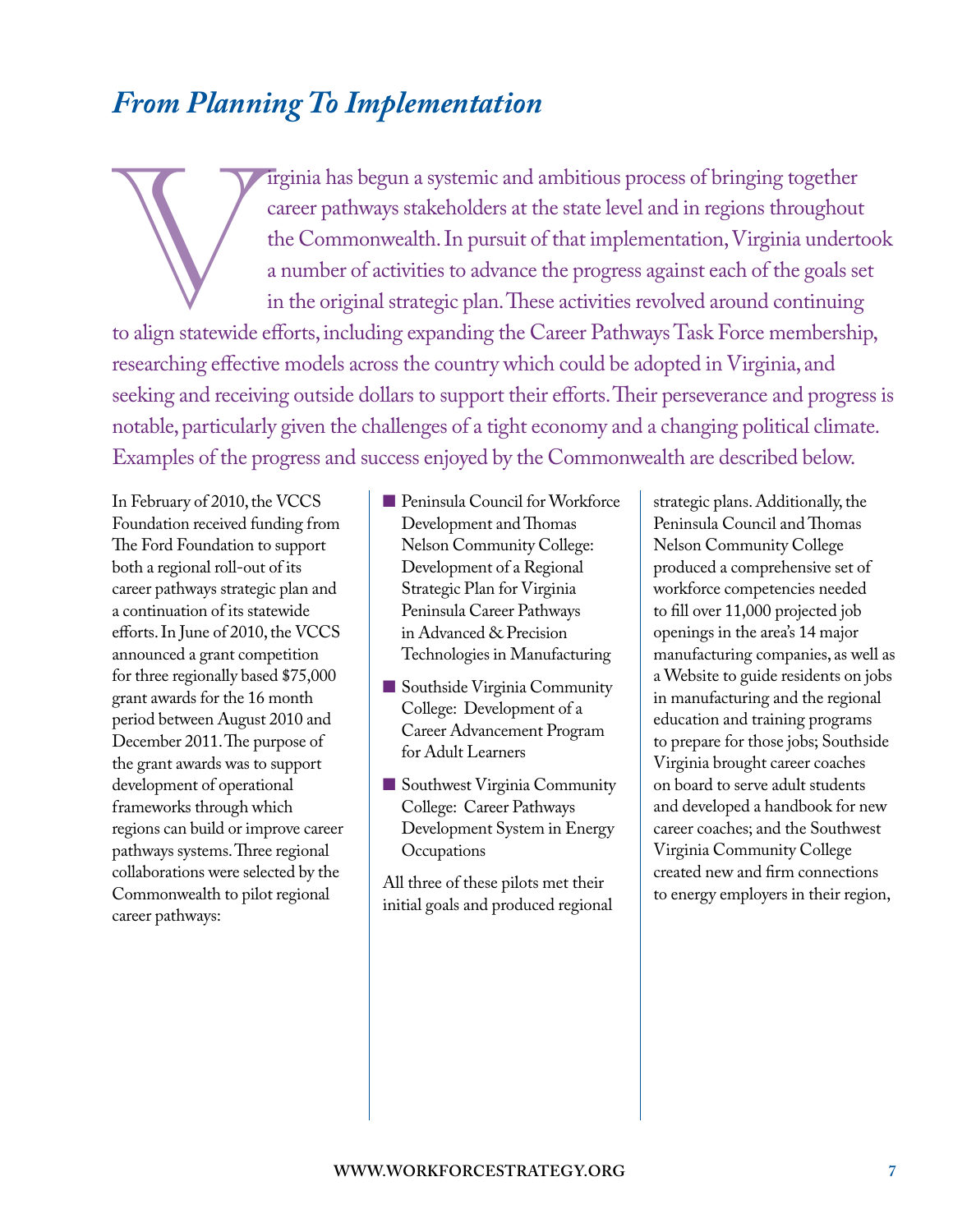- <sup>7</sup> Carl Chafin, PhD and Susan Kooch, "Regional Career Pathways System Grants: Final Evaluation Report". (K and C Associates: Richmond, VA: December 16, 2011.)
- <sup>8</sup> Commonwealth of Virginia. Executive Order Number Ninety-Six, 2009. [Governor Timothy M. Kaine. Pages 2-4.](http://www.lva.virginia.gov/public/EO/eo96(2009).pdf)  *http://www.lva.virginia.gov/public/EO/ eo96(2009).pdf*
- <sup>9</sup> Governor's Forum on Postsecondary Credential Attainment by Adult Workers – Progress Report. January 27, 2011.

as well as career pathways for four occupations in the energy sector. A full description of these pilot career pathways initiatives may be found in the final grant report. 7 Of note is that the Commonwealth was able to leverage the model for these pilots and the funding from The Ford Foundation to support the selection of two additional sites; one funded through the federal Pathways Out of Poverty initiative and based at Lord Fairfax Community College, and another using Workforce Investment Act Incentive Funds provided to the Western Virginia Workforce Development Board.

Funding of pilot regional rollouts was just one of many accomplishments. Virginia has made progress toward each of the goals described in the Career Pathways Strategic Plan. This progress is described below.

#### **Establish State Leadership and an Operational Framework to Support Regional Action**

In order to sustain efforts undertaken and move from planning to implementation, leaders in Virginia recognized the need to formalize their efforts to withstand changes in elected officials and continue to garner support. To that end, in 2009, members of the Career Pathways Task Force sought and obtained Executive Order 96 in 2009, which formally established the Virginia Career Pathways Systems Working Group

(the Working Group) as well as an agency head level Executive Committee to advise and support the efforts of the Working Group.8 New agency representatives were added to the Working Group and Executive Committee from Department of Social Services, Department of Business Assistance, and Virginia Employment Commission. Additionally, a Career Pathways System Coordinator was hired to support the Career Pathways Working Group, and help to drive forward the goals and recommendations of the multiyear, multi-agency, statewide career pathways plan.<sup>9</sup>

The oversight and operational framework continue to evolve. As indicated above, Governor McDonnell appointed a Director of Education and Workforce Development to oversee career pathways in the Commonwealth. Additionally, the Virginia Workforce Council established a standing Industry Sectors and Career Pathways Committee to advise efforts of the Career Pathways Working Group.

As described above, the Working Group also took steps to implement the career pathways framework in the field. They secured a \$300,000 Ford Foundation grant to support state leadership and three regional career pathways system projects that established regional leadership in advanced manufacturing and green technologies; allied health and corrections; and energy. They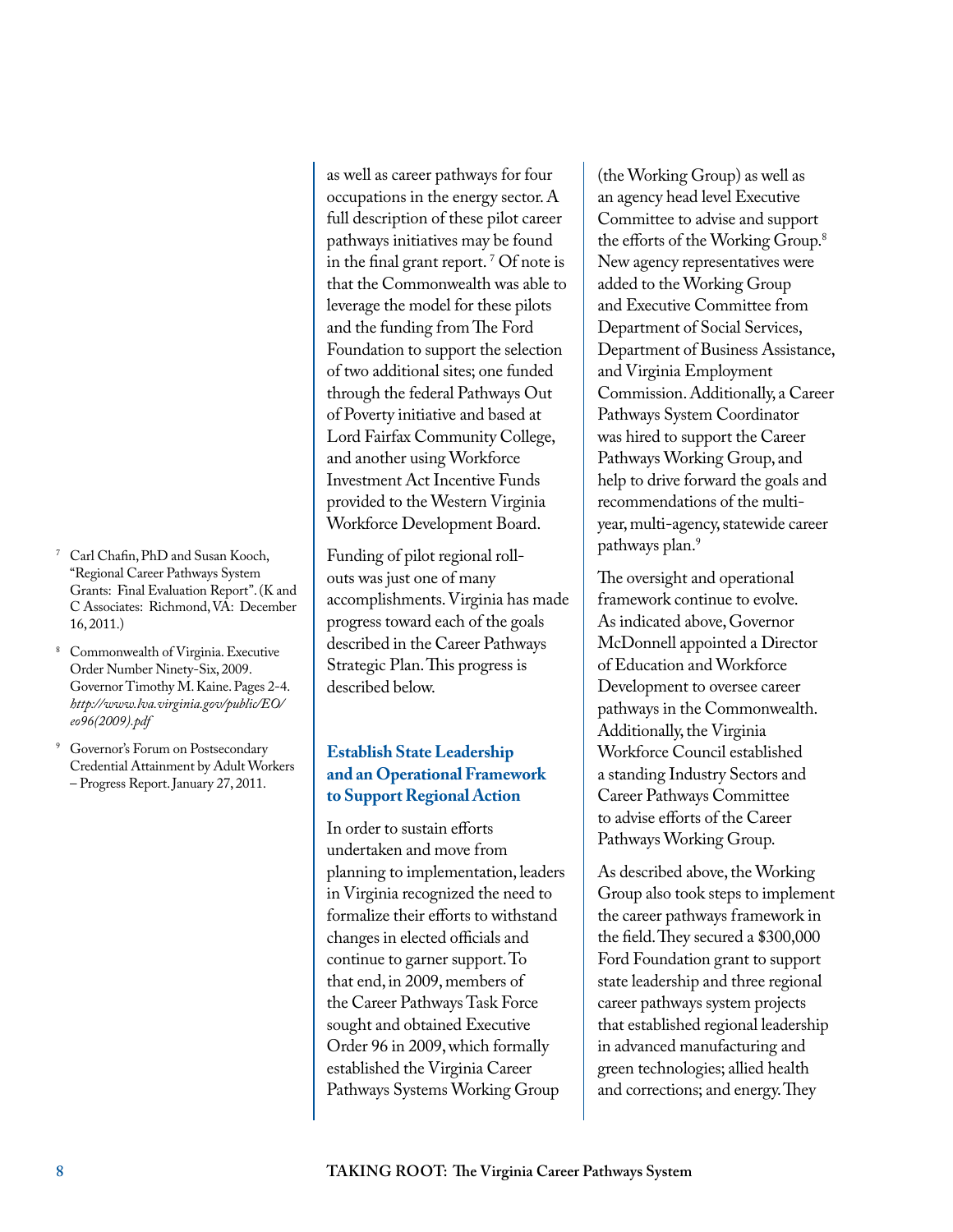garnered an additional \$60,000 US DOL grant to support an additional regional career pathways system project in allied health in the Shenandoah Valley region. To make the most of those investments, the Working Group, led by the VCCS, provided professional development for the regional and state career pathways system teams through a statewide professional development institute for career pathways. They also participated in two threeday US DOL Career Pathways Institutes in Washington D.C.

### **Establish means to encourage and facilitate the use of data in order to strengthen connections to business, inform program development, and measure success**

Effective use of data has been central to the work in Virginia. The Commonwealth is engaged in two integrated projects to facilitate the use of data in order to strengthen connections to business, inform program development, and measure success. First, state leaders secured a \$1 million grant to enhance Virginia's Longitudinal Database System (VLDS) to include workforce partners. The VDLS "is designed to provide Virginia citizens, researchers, program administrators, and policymakers with a single point of access to educational and workforce training data from multiple, independent sources. The VLDS securely collects a number of education,

credential, employment and wage data elements, and then links these data across entities and over time, providing a complete academic and employment performance history for each student."10 Virginia also received a \$1 million grant to develop a workforce longitudinal system under the United States DOL's Workforce Data Quality Initiative. These companion initiatives will allow Virginia to develop a system that can support data across Virginia's multiple education and workforce programs. The WDQI in Virginia has five goals and objectives: develop a workforce longitudinal system; develop the capacity to link education and workforce data; improve the quality of workforce data; use data to understand workforce programs and drive improved performance; and promote the system through the development of web-based portals.11

In addition to these two projects, the State Council of Higher Education for Virginia promoted data use by conducting a study "to assess adult degree completion programs at Virginia universities and colleges, and identify strategies to improve these programs and related services. This research is part of a broader effort by stakeholders in Virginia's higher education system to increase degree and credential attainment by working-age adults (age 25-64), and tailor programs to serve these non-traditional students more effectively."12

- Virginia's 2010 Longitudinal Data Systems Enhancement Grant. (Virginia Department of Education: Richmond, Virginia: November 2011).
- <sup>11</sup> Workforce Data Quality Initiative Fact Sheet
- <sup>12</sup> Whitney Bonham, Patrick O'Brien, Sarah Lyon-Hill and Gulshan Motwani, "Assessment of Opportunities and Modes For Adults To Complete The Baccalaureate Degree At Virginia Four-Year Institutions". (Virginia Tech Office of Economic Development: Blacksburg, Virginia: October 2011) p.i.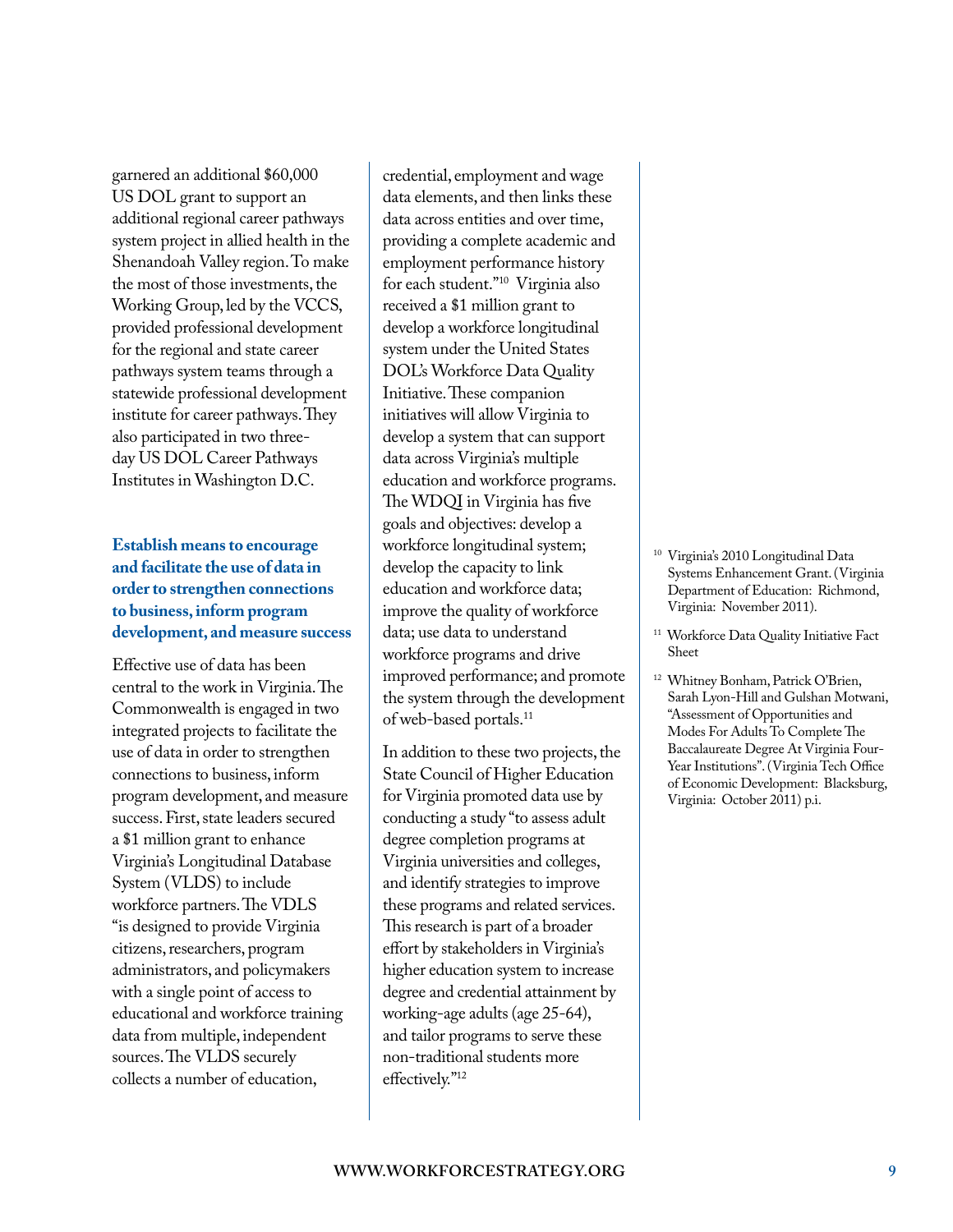<sup>13</sup> *[http://www.loudoun.k12.va.us/cms/lib4/](http://www.loudoun.k12.va.us/cms/lib4/VA01000195/Centricity/Domain/123/GuidancePDF/Virginia_Wizard.pdf) VA01000195/Centricity/Domain/123/ GuidancePDF/Virginia\_Wizard.pdf* accessed 4/11/2012.

Also notable, in collaboration with the Virginia Workforce Council, the Career Pathways Work Group has initiated the development of an annual report card for Virginia's workforce development system.

### **Establish means to encourage transitions among education and employment systems, programs,**  and services with f exibility at **regional and institutional levels**

Virginia workforce and education leaders have emphasized the need to encourage transitions among education and employment systems, programs, and services at a statewide, regional, and institutional level. They have done this by building and adding to the Virginia Education Wizard, "a comprehensive website that allows students to explore careers, search for programs at Virginia Community Colleges, apply for financial aid and scholarships, and access academic calendars for all Virginia community colleges."13 Jointly funded by the Virginia Department of Education, Virginia Community College System and the State Council of Higher Education for Virginia and other partners, the Wizard provides information about transfer and admissions agreements from community colleges to fouryear institutions.

Another effort to encourage transitions is a new partnership between the Virginia Department of Labor and Industry and the Virginia

National Guard. Through this effort, returning troops are assisted in aligning their military experience with competencies needed for civilian occupations and providing them with credentials valued by Virginia employers.

Additionally, a new form of articulated pathways to an associate and then a baccalaureate degree has been created by Tidewater Community College (TCC) in collaboration with the shipbuilding and repairs industries. The new program provides an avenue for registered apprentices to progress in their companies while simultaneously earning an apprenticeship license and college degree. Unique features of the program include articulation of approximately 40 college credit hours of Apprenticeship Related Instruction (ARI) into the Applied Science Degree in Maritime Technologies at TCC. Portsmouth Public Schools currently offer dualenrollment courses that count towards the new associate degree and Old Dominion University is developing articulation to connect baccalaureate programs with the new degree.

Perhaps most notable is the effort by the Department of Education Office of Adult Education and Literacy (OAEL). In its five-year strategic plan, OAEL has set career pathways as one of its five goals. Specifically, the plan seeks to "ensure by June 2017 that 100 percent of students enrolled in OAEL-funded programs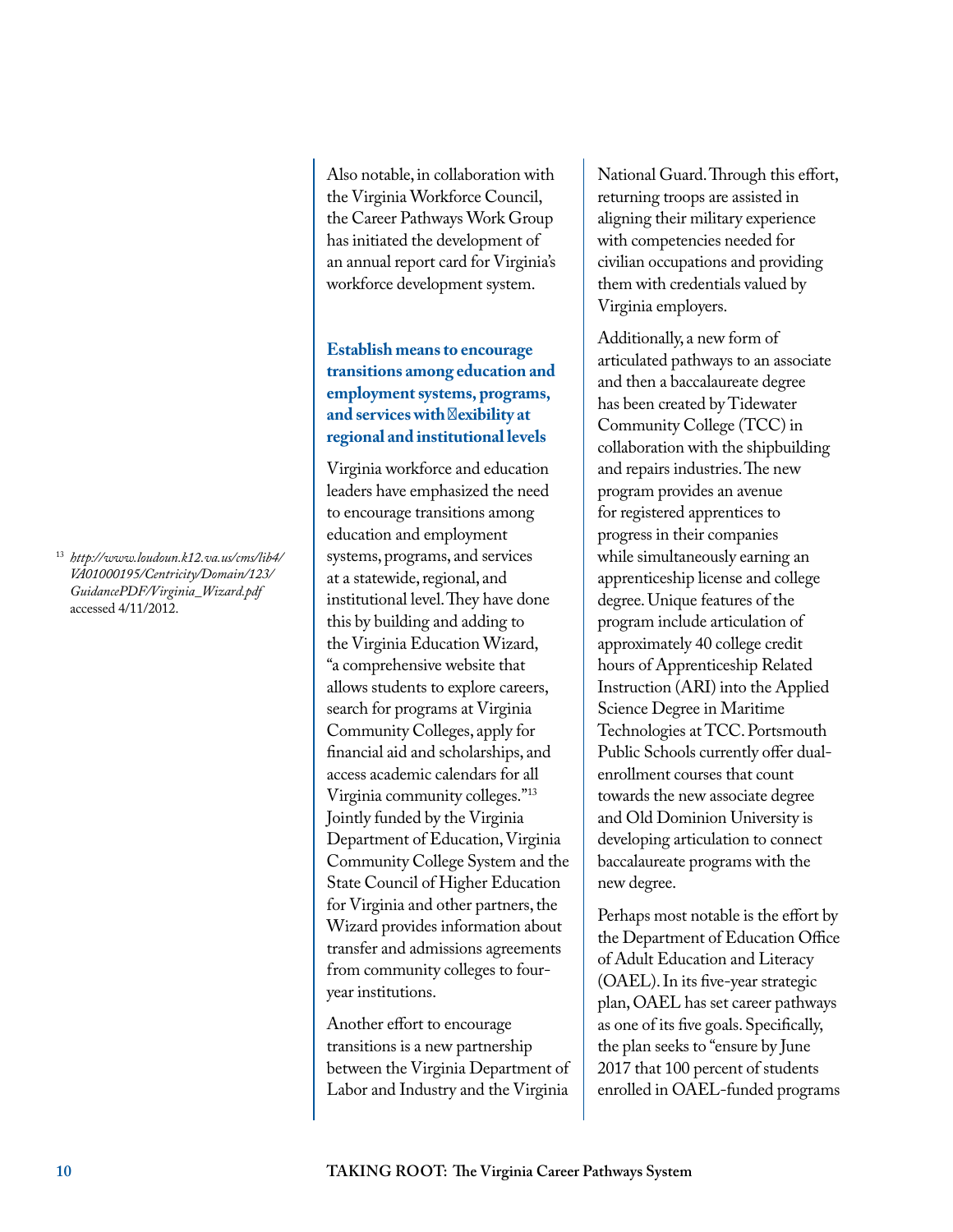participate in career pathways activities that prepare them with the academic and workforce skills they need to successfully transition into college, careers, and responsible citizenship."14

**Establish the means for expanding the provision of supportive services, including advising and coaching, to increase retention and completion rates among Virginians enrolled in workforce training and education programs**

The original Career Pathways Task Force also took steps to expand supportive services for Virginians using online and onthe-ground methods. They hired a new coordinator of middle college and adult career coaching. They established new transitional specialists in a number of the adult education programs across the state. They expanded the features and number of users of the Virginia Education Wizard, and they sought funding to support additional career coaches.

The Career Pathways Working Group members have continued these efforts. For example, they have initiated the VCCS led adult career coach program. These new coaches, employees of the community colleges, will provide career and educational planning services to adults entering career pathways through community colleges, adult education programs, and One Stop Career Centers. The Working Group has also initiated a multi-agency planning team to design and offer a statewide Career Coaches' Academy.

### **Establish Sustainability of Virginia's Career Pathways System as a Cross Agency and Business Priority**

Virginia's career pathways work has attracted attention as a national model. For example, in October of 2010, the Commonwealth hosted a National Governor's Association Forum on Increasing Credential Attainment by Working Adults which showcased the career pathways system and regional career pathways projects. The Task Force, led by Secretary of Education Laura Fornash, then secured commitment from Virginia Chamber of Commerce to sponsor a similar forum in the Fall of 2011. Virginia leaders have been asked to share the outcomes of their career pathways system at a number of national venues across the country including the National Governor's Association, National Career Pathways Network, The Joyce Foundation Shifting Gears Cross-Site Meeting, and numerous national Webinars.

State funds have been successfully obtained to support a number of career pathways initiatives including the expansion of the Plugged In Virginia program and a statewide Microsoft Academy for high school students. Additionally, the VCCS is partnering with a number of

Virginia Department of Education Office of Adult Education and Literacy Advancing Work Force Readiness: Adult Education and Literacy for 21st Century Virginia A Strategic Plan for 2012-2017. P. 2.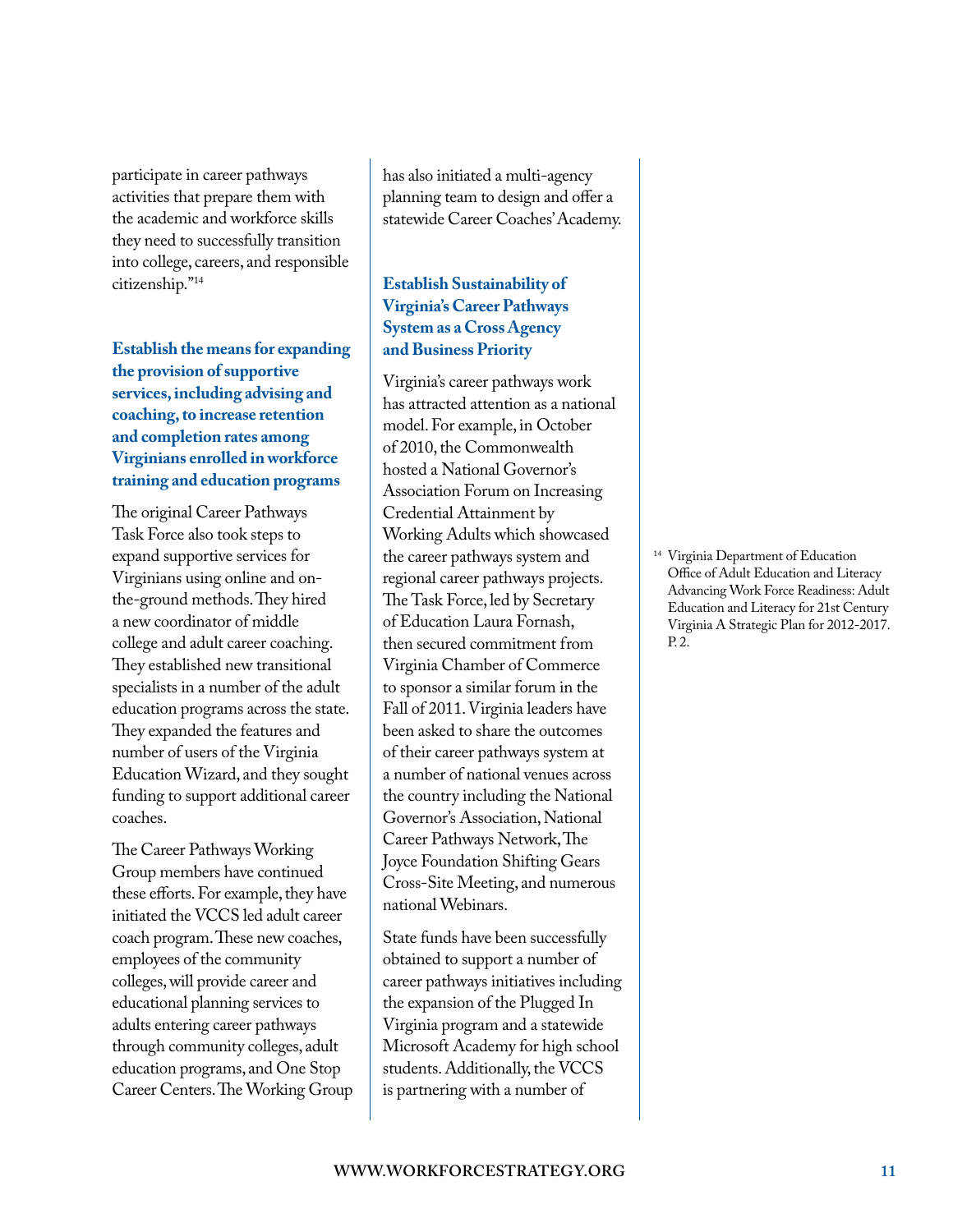public and private entities to design career pathways in allied health and nursing, and will jointly seek funding to support their efforts.

The Task Force also sought to bring in additional funding to support the implementation of career pathways. To do so they established a relationship with Virginia Foundation for Community College Education that allows the Career Pathways Task Force to solicit and receive grants. They also redirected WIA Incentive grants to provide two regions (Southside and Roanoke area) with \$75,000 grants in 2011-12 to further develop or initiate career pathways systems in their respective regions.

There are also business-led efforts under way. One statewide initiative, directly tied to career pathways is the Troops to Energy Jobs Pilot. This national pilot program is being implemented in Virginia through Dominion, a large utility company. Dominion is utilizing a career pathways approach to help

returning veterans transfer and build on their military skills and apply them to energy jobs. The Troops to Energy Jobs initiative is one of many activities under the Center for Energy Workforce Development which is actively working with the educational community in Virginia to prepare for workforce shortages in the utility industry across the country.

### **Qualitative Changes**

In addition to the tangible outcomes of this work, interviews with Working Group members and other stakeholders revealed the more qualitative changes that have become apparent as a result of the career pathways efforts undertaken in Virginia.

Employers observed that it has become easier to engage the state partners and see a sustained effort with them around the table. Working Group members pointed to a change in the way they now do business. Before embarking on their career pathways plan each agency involved on the Career Pathways Task Force was engaged in the work of his or her agency, focused on the day-to-day. They were not aware of the goals of their sister agencies, or the extent to which the resources of one agency could impact the resources of another. Now, the Working Group member agencies are much more inclined to see their work on education and workforce development as a piece of a larger whole. Individual members described a network that has ensued. They now see funding from one agency to another as a patchwork they have an understanding how they might support one another. Task force members spoke about the fact that they now know to "just pick up the phone" and call their colleagues to pursue inter-agency work or share information. Because of the work of the Task Force, there has been more cross-agency fundraising to develop programs to support the needs of Virginians.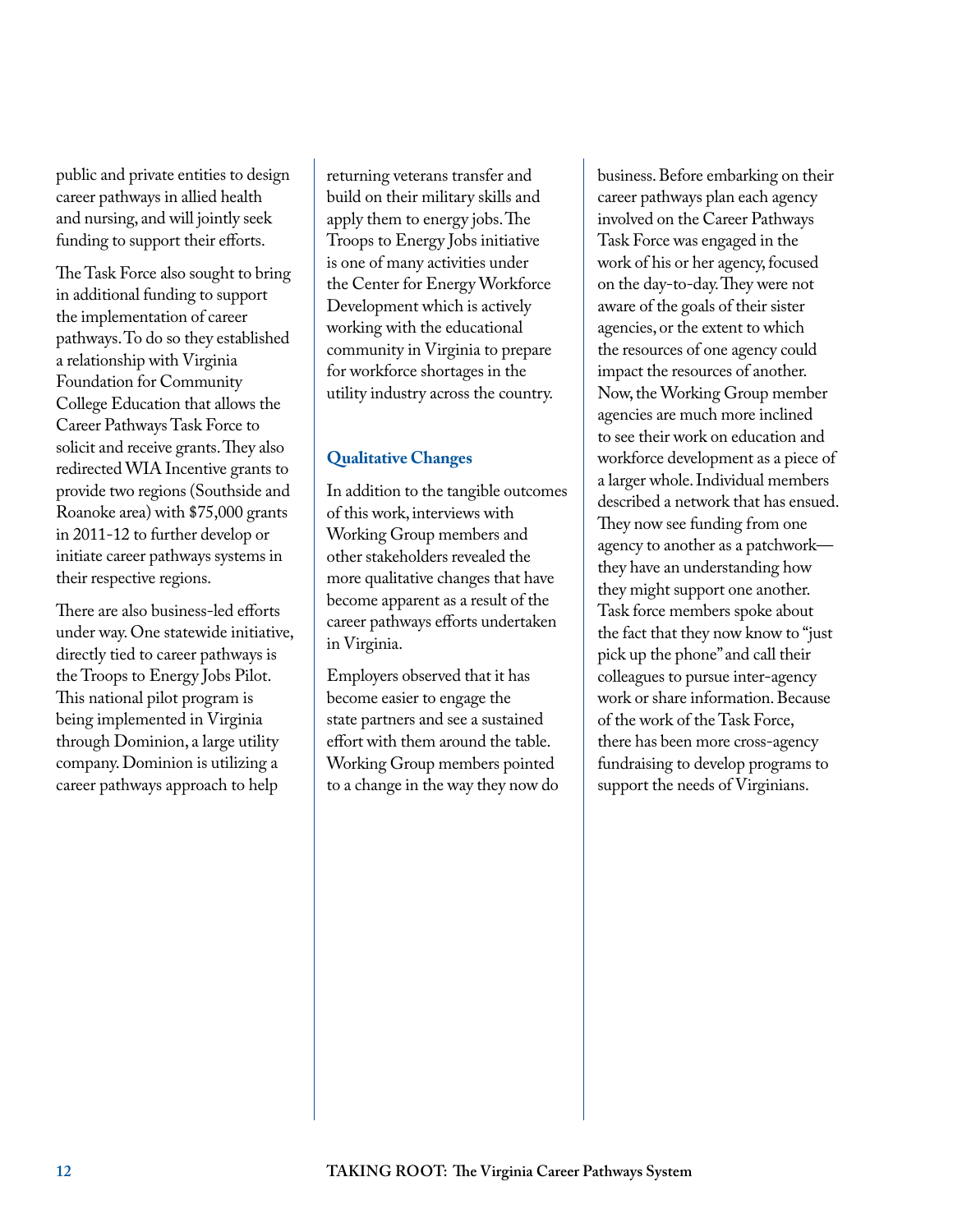# <span id="page-14-0"></span>*Lessons Learned*

The Virginia Career Pathways Initiative has begun to take hold in the Commonwealth. The initiative has shown results with respect to putt framework in place to meet the changing needs of the Commonweal businesses and resid Commonwealth. The initiative has shown results with respect to putting the framework in place to meet the changing needs of the Commonwealth's businesses and residents. Viewing the Virginia experience as a case study, Working Group members and other stakeholders involved in the process have suggested lessons they have learned along the way. State agency heads and others interested in building on Virginia's experience may benefit from reviewing these lessons as they seek to implement their own systems.

### **Create a Statewide Planning Structure that Balances Agency Authority with Operational Capacity**

Many of the early discussions in Virginia revolved around Task Force membership. Gubernatorial support for the system began with Governor Kaine, but stakeholders sought to continue efforts with a shift in leadership to Governor McDonnell. On the one hand members need to be available to participate in meetings and move the agenda forward on a day-to-day basis. The members could not be political appointees, but those that would survive a gubernatorial transition. On the other hand, members need authority and the support and commitment of agency heads in order for the work to take hold.

One way to gain that commitment is by encouraging each partner agency to contribute financially to

the success of the career pathways efforts. However small, having this skin in the game will raise the level of importance of the work and involve the engagement of agency heads. Virginia accomplished this by asking Task Force members to supply both in-kind and cash support to their efforts.

Another way to get the attention of agency heads and governors is by seeking industry support. Initially, the career pathways system planning efforts were undertaken with the strong "hands on" support of Dr. Bob Leber, who at the time was president of the Statewide Workforce Council and an executive at Northrup Grumman. His dual role gave him access to both other business leaders and important actors in the state bureaucracy.

Working Group members generalized the lessons as follow:

- *Task Force membership should be comprised of career positions, not political appointees—*The working group that is appointed to develop and implement a statewide system needs to consist of individuals who will be there before and after the governor's term.
- **n** *Agency leadership must be involved in order to gain traction and move forward—*While it is important to have mid-career level individuals represented on the career pathways planning committee, those committee members must be empowered by their agency heads to make decisions for their agency.
- **n** *Gubernatorial interest will ensure ongoing support—*This cannot be overstated. In the case of Virginia, the effort began under one governor, but has been sustained under another. The attention given to career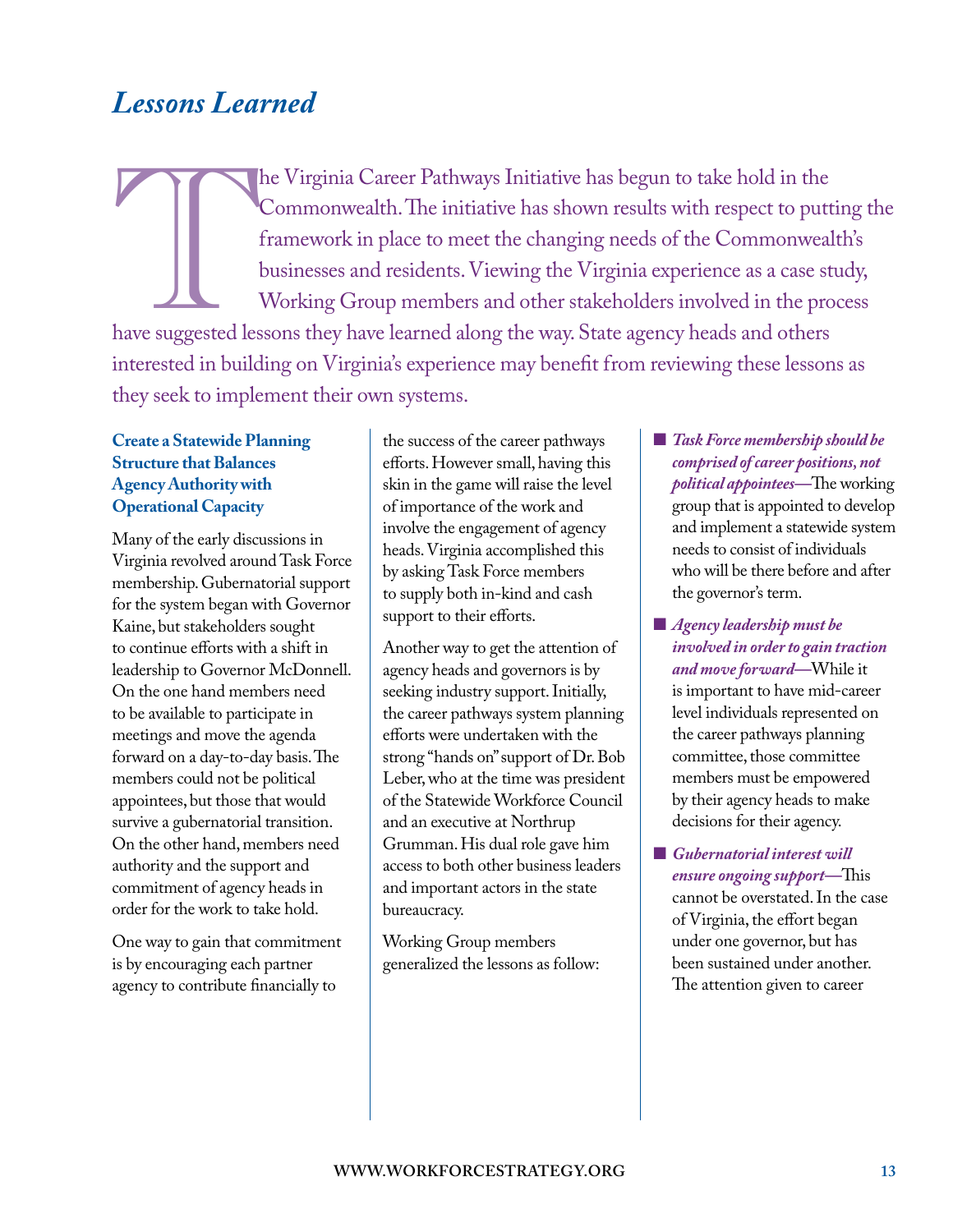pathways by both governors has ensured that cabinet members, agency heads and Working Group members have stayed on task to produce results.

- *Career pathways are industry driven at both the state and regional levels—*It is crucial to involve industry groups and business leaders to help inform system planning and implementation.
- **E** *Ensure all partners have some skin in the game—*It is important that each agency involved in a career pathways initiative has a budgetary commitment to the process.

#### **Career Pathways Planning and Implementation Takes Time and Ef ort**

Obvious as this headline appears, Working Group members emphasized the need to recognize this reality as states structure their own career pathways process. In particular, in Virginia, it was very important for Task Force and later Working Group members to learn about one another's agencies—goals, challenges and resources. Previous to their career pathways involvement these individuals were often working in silos, not understanding the roles of their sister agencies, and sometimes at odds with one another. By learning about their counterparts, Task Force members were able to identify areas of overlap, which has

eased the way for joint ventures through today.

Task Force members also spoke about the importance of having an outside entity shepherd the process for two reasons. First, facilitating a cross-agency process is not the responsibility of any one individual in any particular agency. One person or entity needs to have as its responsibility the day-today activities required to move the career pathways process forward. Also, if the process is to work, it needs to be the product of all of its members. By bringing in an outside organization the outcome of the career pathways process is not associated with one state agency, but a product of the Task Force as a whole. In the Virginia example, Task Force members initially came to the table with different definitions and understandings of career pathways. There was mistrust among the agencies and discomfort in pursuing the partnership. It was the role of the outside entity to smooth out those differences and help Working Group members find common ground on which they could build their system. They pointed to a number of lessons learned in this arena:

#### ■ *Build in the time to learn about task force member agencies—*

Participation on the career pathways task force requires that task force members understand what their fellow members in other agencies do—their goals, challenges and resources.

- **E** Engage an outside entity to help *shepherd the process—*It was important to the Virginia effort to have an outside organization facilitate the process. As a result, the efforts have not been associated with one state agency, but a product of the task force as a whole.
- *Develop a plan to transition from outside facilitator to state leadership—*While an outside facilitator helped lift the Virginia effort off the ground, it was crucial to transition effectively to state leadership and an organizational structure that is now both visible and potentially viable across gubernatorial administrations.

### **Ef** ective Communication  **is the Key to Success**

Career pathways involve many different stakeholders at the local and state level and beyond. In the case of Virginia, the Task Force needed to engage their agency heads and Cabinet members. It was crucial to gain the support of Governor McDonnell once he was elected. Additionally, while this effort emerged at the state level, it was to be implemented in regions throughout the Commonwealth. The Task Force members therefore sought the input of regional operators and entities. Finally, to elicit ongoing support, the Virginia Task Force also looked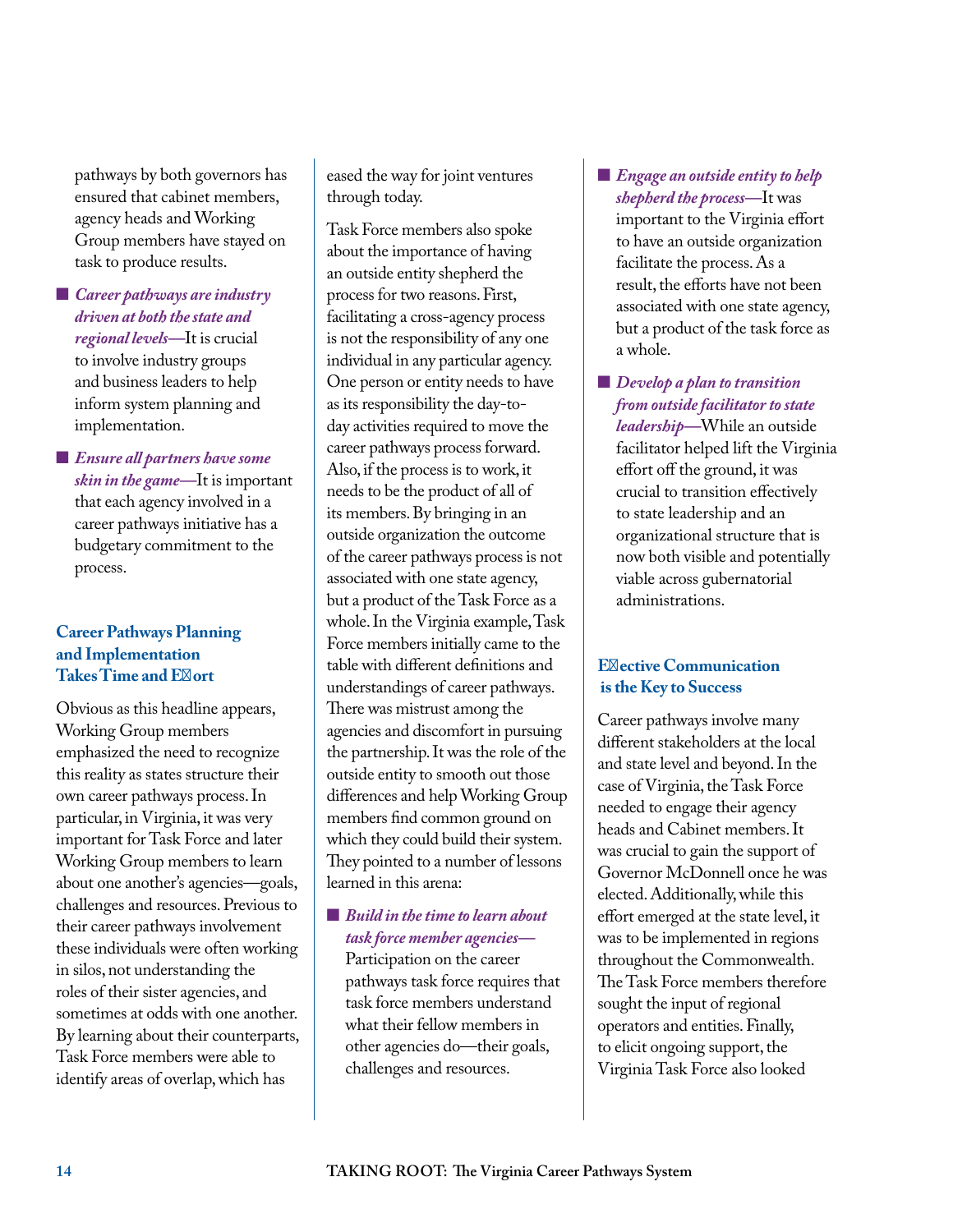to disseminate the outcomes of their work to other states, private philanthropy, and the federal government. In so doing, several lessons emerged.

- **n** *Develop a strong "elevator speech"—*Career pathways are complicated. They often require a change in the way a state and its localities are doing business. It is crucial to be able to articulate the benefits of the system in a way that all stakeholders—state agency members, employers, industry groups, local agencies, students and parents, jobseekers, and policymakers—can understand.
- $\blacksquare$  *Balance the role of the state with the need for flexibility at the local level—*In rolling out the career pathways pilots,

the state agencies produced a request for proposals that included requirements such as mandatory partners, the need for gap analysis, and the types of deliverables they sought. However, the state wanted to ensure that the local regions were developing solutions that were tailored to particular regional need. For a statewide career pathways system to be effective, this balance of state oversight with local f exibility is a key to success.

**n** *Involve the regions in the planning as early as possible—*The state planners should establish ongoing communications sessions in the field during which plans for the career pathways system are presented and feedback

collected. In that way, when the system is put into place, it will not engender surprise or resistance among local players, but instead represent a system that includes the buy-in of the local players.

### ■ *Share the results of the efforts beyond the state borders—*

Task Force members made the decision to disseminate their Career Pathways Plan to their peers in other states, interested federal agencies, and private foundations. They did this via electronic communications, trade journals and other media, and the delivery of live presentations and webinars. The result has been sustained interest and the attraction of funding to support their efforts.